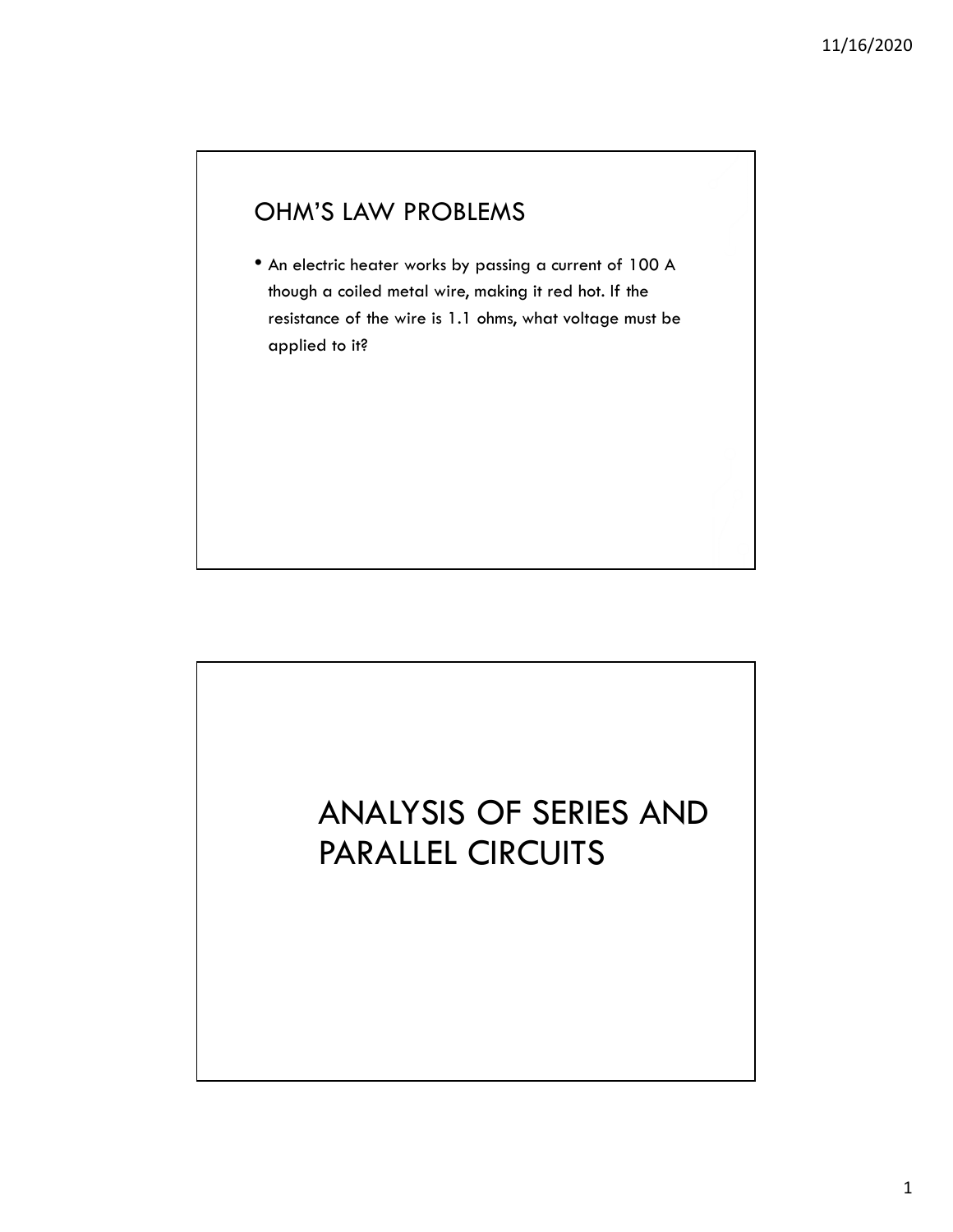

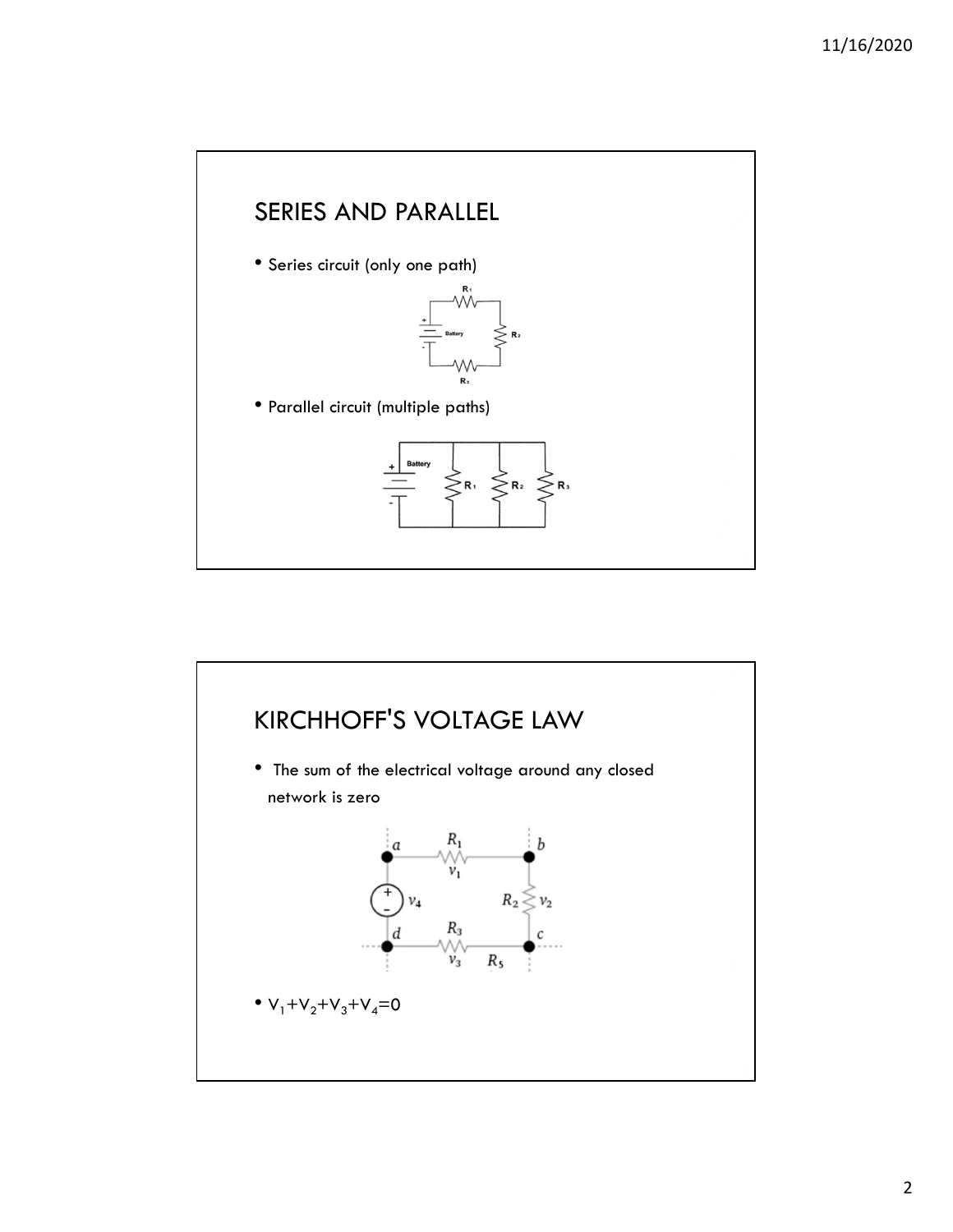

![](_page_2_Figure_2.jpeg)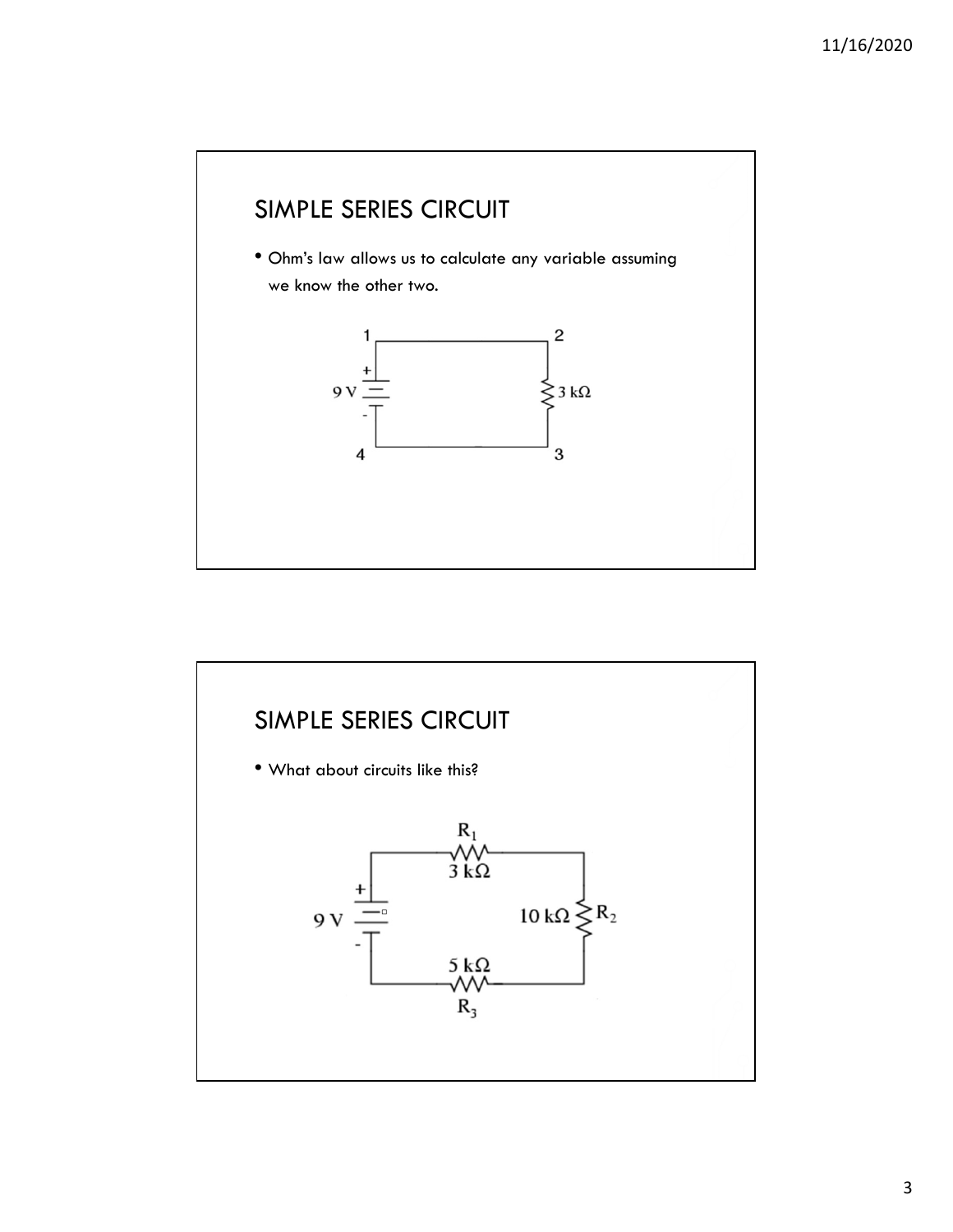![](_page_3_Figure_1.jpeg)

![](_page_3_Figure_2.jpeg)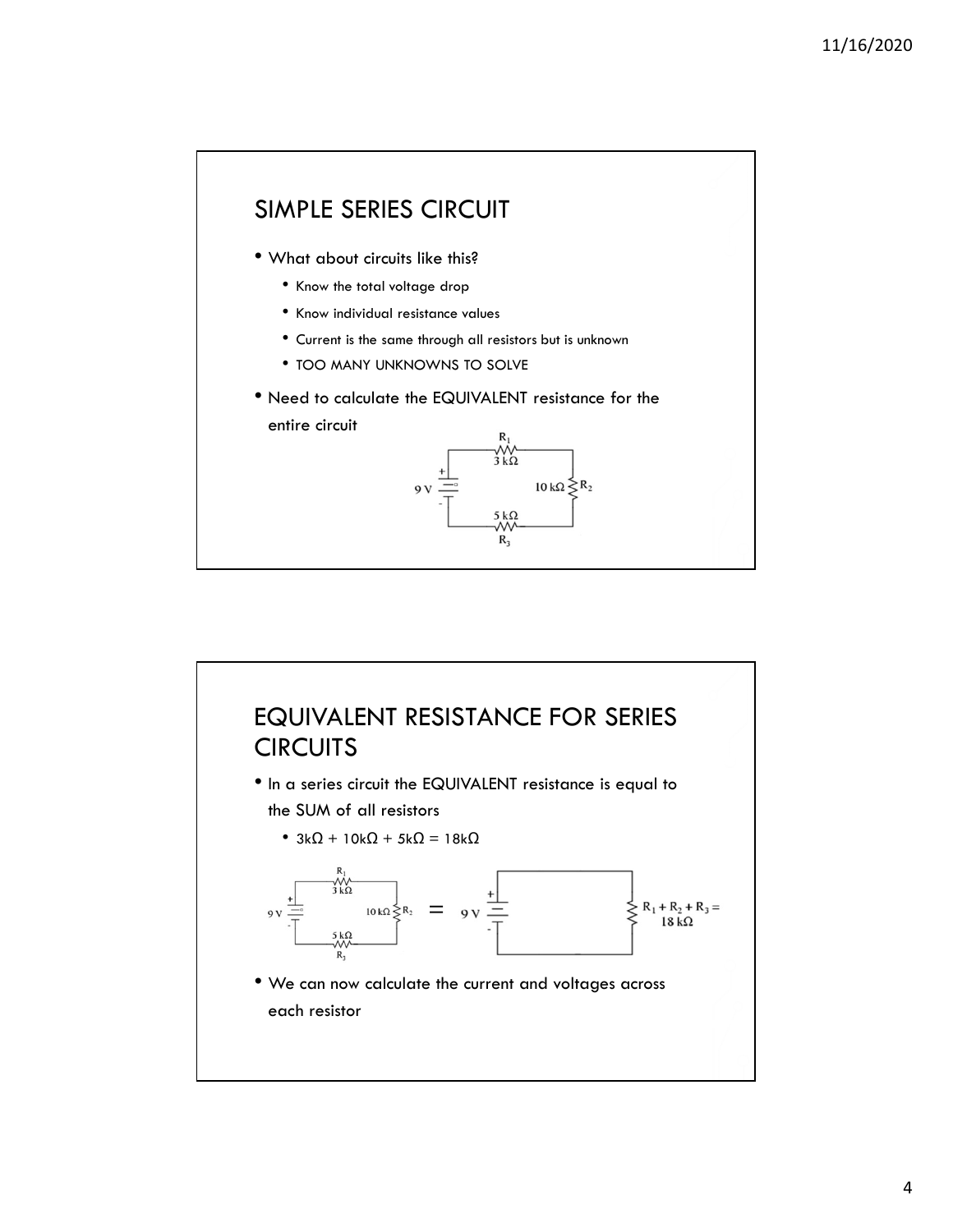![](_page_4_Figure_1.jpeg)

![](_page_4_Figure_2.jpeg)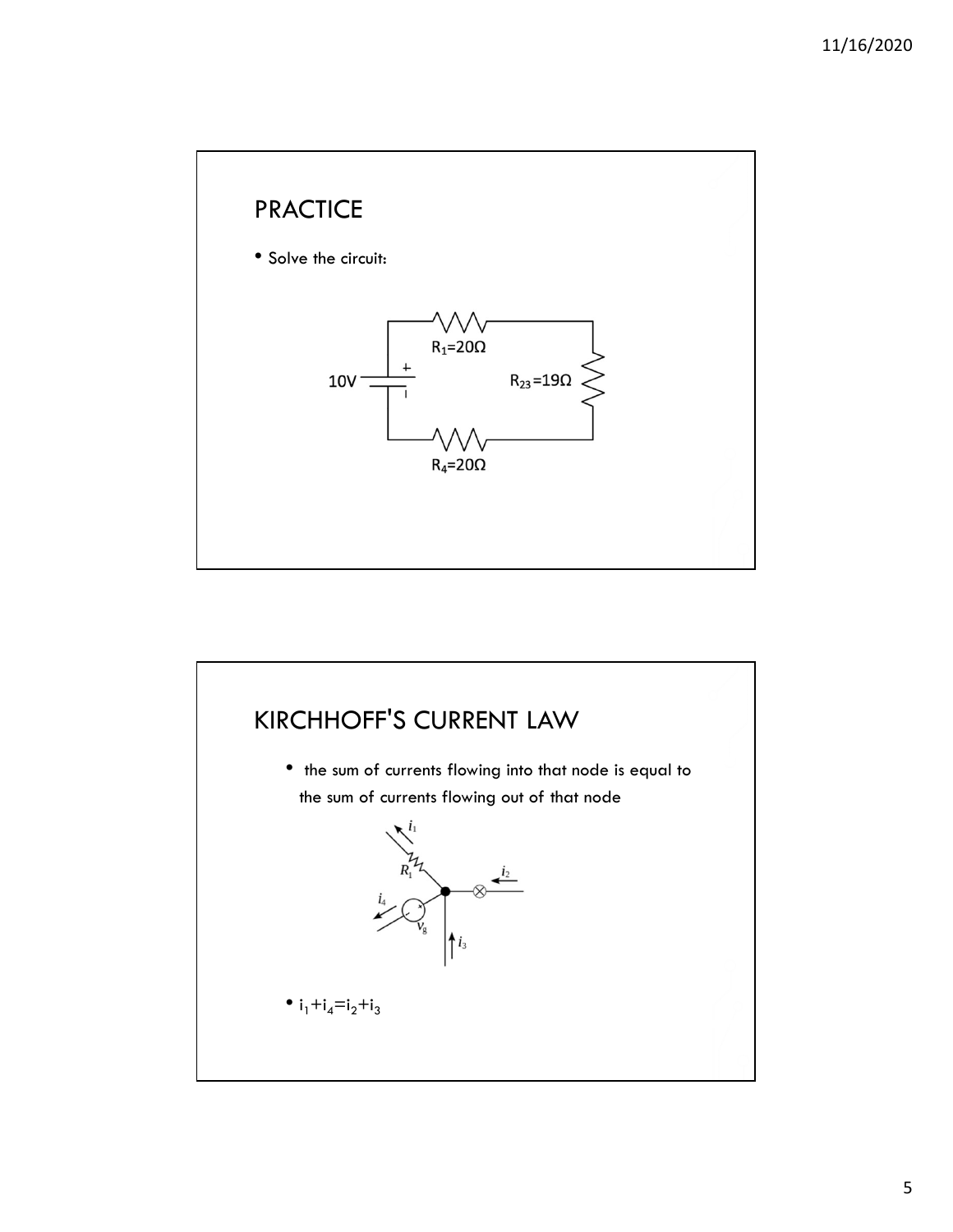![](_page_5_Figure_1.jpeg)

![](_page_5_Figure_2.jpeg)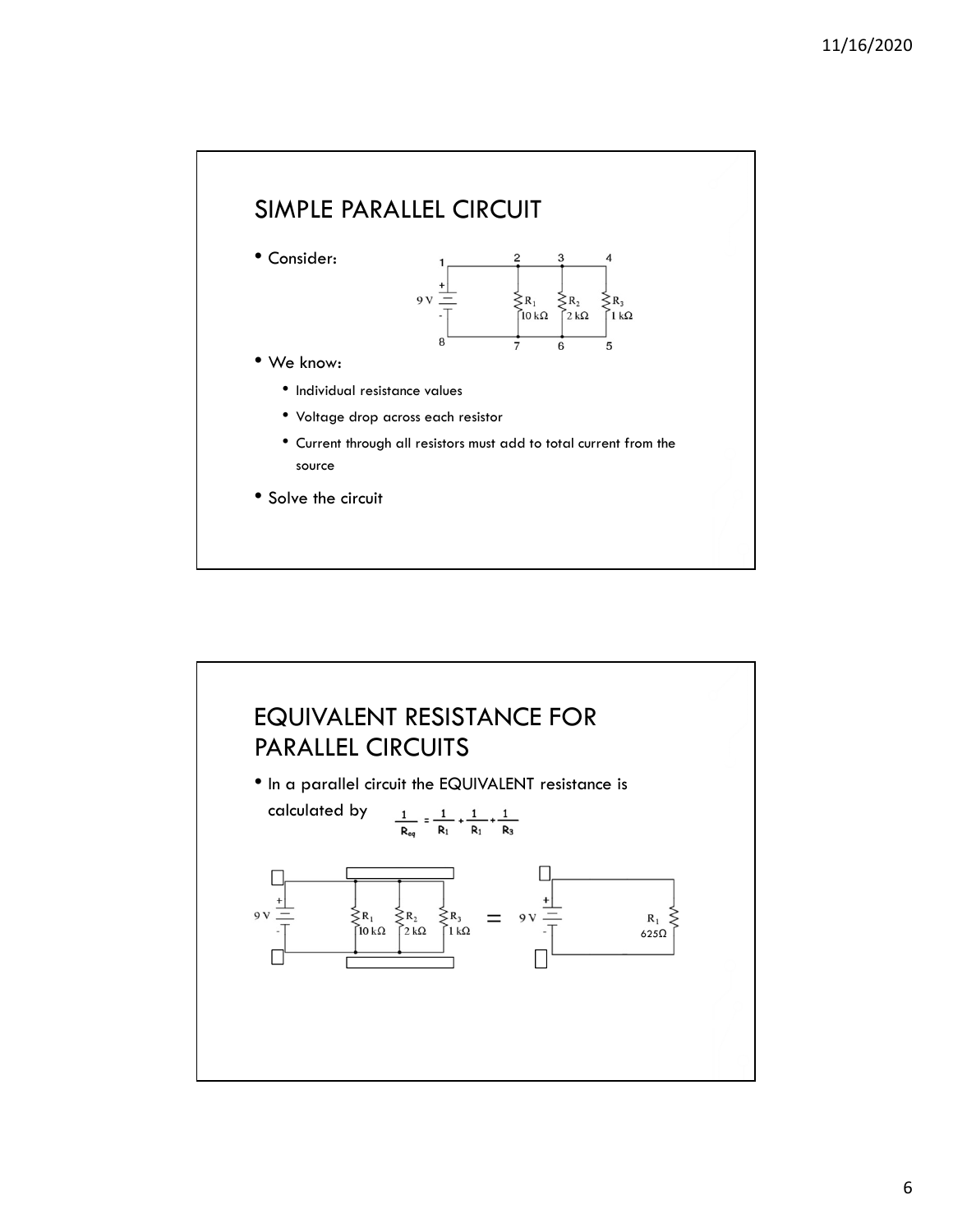![](_page_6_Figure_1.jpeg)

![](_page_6_Figure_2.jpeg)